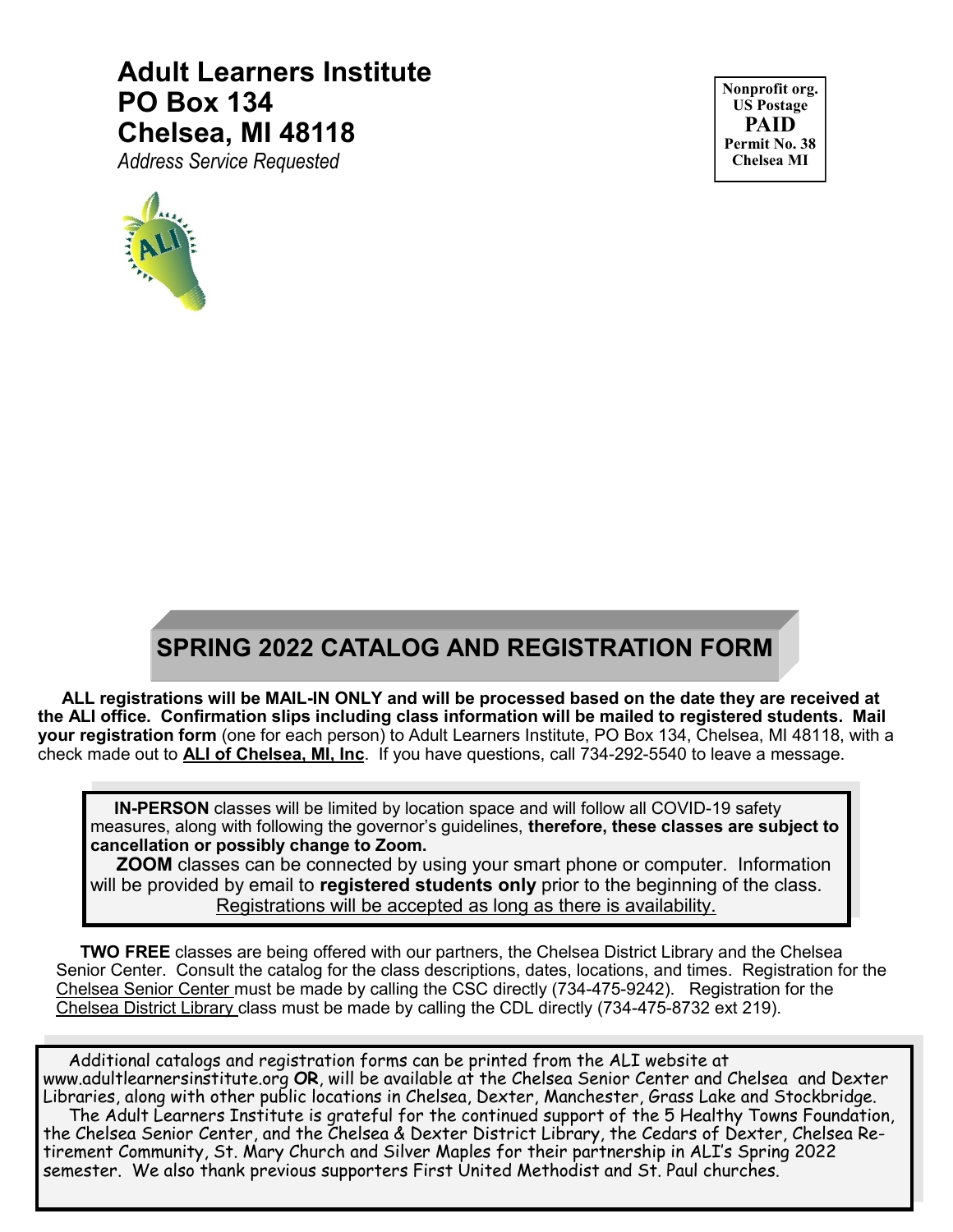# **Adult Learners Institute Spring Classes, 2022**

Many great courses are scheduled from February through May, 2022. A scholarship fund is available for those needing assistance with administration fee.

The Adult Learners Institute (ALI) located at 5 HEALTHY TOWNS OFFICES in the Chelsea Wellness Center, provides a diverse selection of quality community-based learning experiences and camaraderie for adults. ALI is a nonprofit (501c3) Lifelong Learning Institute (LLI) affiliated with Road Scholar Institute Network, a group of similar organizations.

**ALI is always looking for additional volunteers to help fulfill its mission**. Examples include: audio-visual, class assistants, curriculum planning, catalog editing, and one-day events. The ALI Board is also looking for new Board members. Board members attend a once-a-month Board meeting.

For more information: call 734.292.5540 to leave a message, Our website is www.adultlearnersinstitute.org.

*Many Adult Learners Institute courses are conducted in cooperation with Washtenaw Community College*.

**PLEASE NOTE: ALI classes are cancelled when Chelsea District Schools are closed due to inclement weather [Call 734.433.2275 for information]. This applies to In-Person classes only.**

# **CHELSEA THEN AND NOW**

**Bill O'Reilly** April 6 (1 Wednesday) 1:00 to 3:00 pm

**IN-PERSON CLASS** - *Chelsea Senior Center, 512 E. Washington St., Chelsea, - Building 100* **PLEASE NOTE: THIS IS A FREE CLASS, BUT YOU MUST REGISER BY CALLING THE CHELSEA SENIOR CENTER AT 734-475-9242**

This class will be a combination pictorial and narrative look back to buildings and places in and around Chelsea showing how they once looked. For many, we'll see how they transformed over the decades, and finally how they appear today.

**Bill O'Reilly** currently serves as Executive Director of the Chelsea Senior Center; and is President of the Chelsea Area Historical Society. Bill has worked with his own family history for over 35 years. He has been a Professional Genealogist for the past decade, helping clients throughout the world (retired from that since starting at CSC). Bill earned a certificate in Genealogical Research from Boston University; he also holds MBA and BA degrees. He's the past President of the Irish Genealogical Society of Michigan; and is the Clan Organiser (U.K. spelling) for Scotland based Clan MacAulay where he organizes their worldwide Clan Gatherings. He has given at least a dozen presentations on Genealogy to an equal number of organizations.

#### **DIZZINESS AND BALANCE WITH FOCUS ON THE INNER EAR/VESTIBULAR SYSTEM Alex Elkins**

March 17 (1 Thursday) 6:30 to 8:30 pm

**ZOOM CLASS** - (Zoom information will be sent to registered students prior to class.)

Dizziness and balance are common and often serious medical problems that disproportionately affect older adults. It is estimated that as many as 1 in 10 medical appointments is related to dizziness

or imbalance. Balance itself is a complex multisensory task that has major contributions from the inner ear. Dysfunction of the inner ear is a major cause of dizziness and balance. This class will discuss the normal inner mechanisms and their role in dizziness and imbalance. We will discuss the symptoms, diagnosis and treatment of dizziness and imbalance as well as prevention of balance problems with aging.

**Dr. Alex Elkins** has been providing audiology care to patients at UMMC since 2013. This Michigan native has been a vital member of the UMMC Dizziness and Balance Clinic, and is particularly interested in fall prevention and complex diagnostics of adult patients. When he is not seeing patients, Dr. Elkins enjoys playing music, woodworking, reading history and spending time with family.

#### **ENDS AND ODDS Hank Muir**

May 11, 18, 25 (3 Wednesdays) 1:00 to 3:00 pm

**IN-PERSON CLASS** - *Chelsea Senior Center, 512 E. Washington St., Chelsea*

In this class we will watch and discuss an eclectic assortment of short videos: some musical, some comedic, some dramatic, some informative, some indescribable and all entertaining. The subjects include surprising singers, early Black musicians, female composers of the Great American Songbook, little-known family relationships, musical plagiarism, cinematic fakery, and many more.

**Hank Muir** is a retired teacher and medical practice adminstrator. He has a bachelor's degree in social studies from Graceland College, a masters in history from the University of Nebraska, and he is a Fellow in the American College of Medical Practice Executives. Hank has lived in Chelsea since 2003 and is a collector of books, records and movies.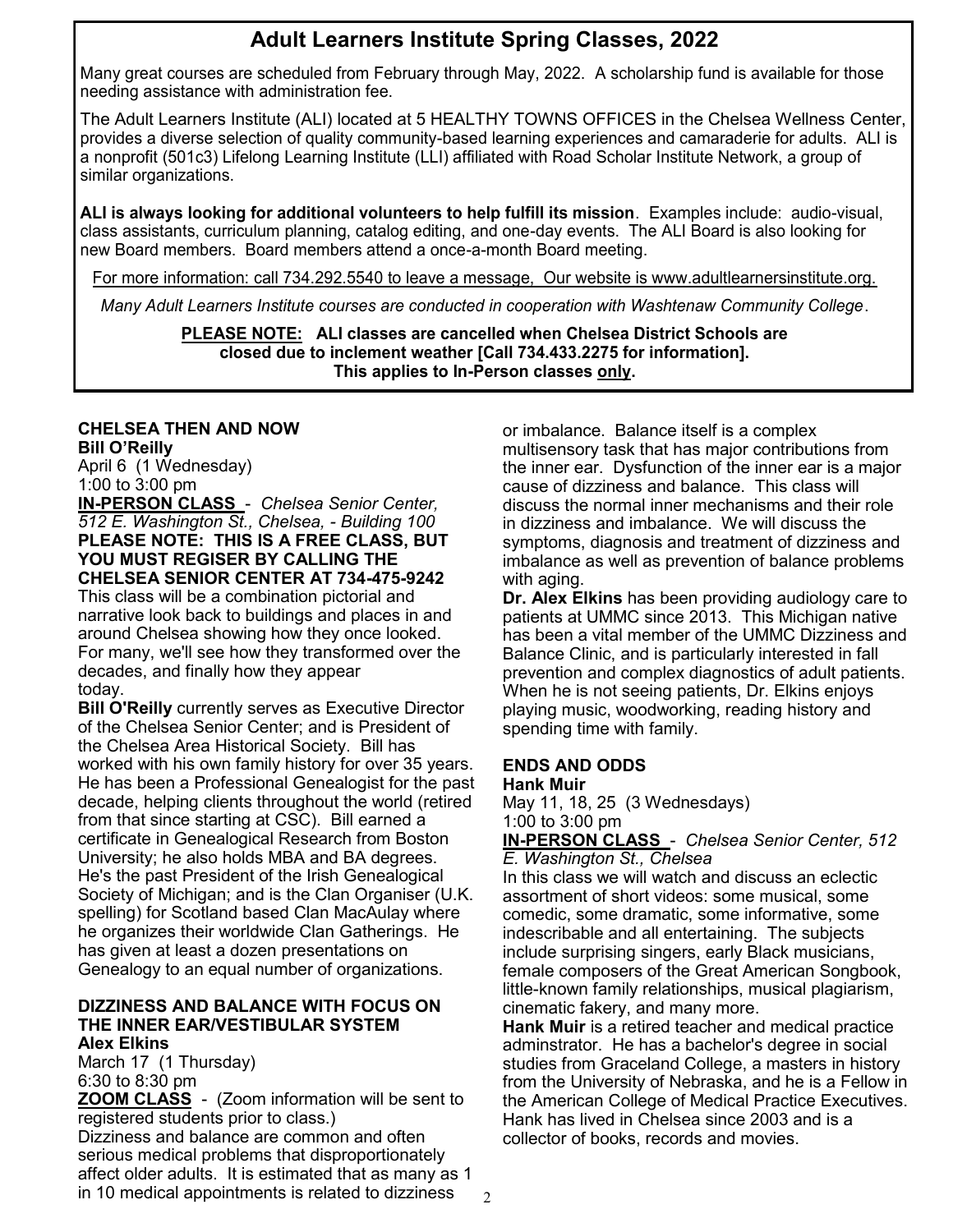#### **ENERGY IN CRISIS, WHAT NOW? Dave Konkle**

March 28 (1 Monday) 1:30 to 3:30 pm

**IN-PERSON CLASS** - *Silver Maples, 100 Silver Maples Dr., Chelsea*

A famous quote states that, "Energy = Life". Many experts measure quality of life by looking at energy consumption. Developed nations use 10-20 times more energy per capita than undeveloped nations. Most of the energy used today comes from fossil fuels that have a limited supply and are warming the planet. Learn about the important efforts to transition to sustainable energy from one of Michigan's most knowledgeable energy leaders. Many scientists agree that making informed energy choices in the next 10 years is critical to the survival of human civilization. Come and get informed.

**Dave Konkle** served as the Ann Arbor Energy Coordinator for 20 years, leading local efforts to increase energy efficiency and utilize renewable energy. In retirement he continues to promote sustainable energy. Dave has served on the Great Lakes Renewable Energy Association Board for 10 years, 2 years as President. A nationally known speaker, Dave has made a lifelong commitment to educating people on sustainable energy issues and preparing for the end of the fossil fuel age. In 2003, on Earth Day in Washington DC, Dave was awarded a Climate Protection Award for "exceptional contributions to the environment" by US EPA Director Christy Todd Whitman.

# **EVOLUTION**

**Greg Peter**

March 22 & 29 (2 Tuesdays) 2:00 to 4:00 pm

### **IN-PERSON CLASS** - *Cedars of Dexter, 411 Cedars Lane, Dexter*

EVOLUTION - it's not just Darwin versus Creationism, and the Scopes Trial. The theory of evolution in the biological world will not merely be discussed as such but presented as an introductory comment. The evolution of everything is the subject of this class. Evolution will be presented as a process of bottom up development and the resultant emergence - -whether it be of ideas or any human action. The selection for adaptive and beneficial measures/ behaviors is fundamental to change as is the selection against that which is maladaptive. This is meant to be an interactive event - as the use of reason will be the order of the day. The first session will be the introduction of evolutionary change as a process. The second session will be more of a discussion. Although it is not necessary, I would recommend the reading of certain books: the *Evolution of Everything* by Matt Ridley (author of the *Rational Optimist*), *The Twelve Rules for Life - an Antidote to Chaos* by Jordan Peterson, and *A Hunter-Gatherers Guide to the 21st Century - Evolution and the Challenges of Modern Life* by Heather Heying and Brit Weinstein.

**Greg Peter** received a BS and a graduate degree in Zoology from the University of Michigan, a DVM from Michigan State, and postdoctoral training at the University of Michigan Medical School in Laboratory Animal Medicine with board certification. For 24 years he was a clinical veterinarian, collaborative research scientist, and biomedical imaging expert at Parke-Davis. Now gainfully unemployed, he pursues interest in wildlife disease and outdoor education, currently serving as President of the Michigan United Conservation Clubs and scientific advisor to the Portage, Baseline, Whitewood Lake Owners Association.

#### **HEARING LOSS AND COCHLEAR IMPLANTATION Vicki Gonzalez**

March 3 (1 Thursday) 6:30 pm to 8:30 pm

**ZOOM CLASS** - (Zoom information will be sent to registered students prior to class.)

Hearing loss affects nearly 430 million (5%) individuals worldwide. It is the most common sensory loss from birth, and prevalence increases with age. This class will discuss the normal hearing mechanisms and their role in communication. We will discuss symptoms of hearing loss, including tinnitus (ear ringing), and what you can do if you feel you have hearing difficulty. The role of amplication including hearing aids, cochlear implants, etc. in treatment of hearing loss will be highlighted along with most current research.

**Dr. Vicki Gonzalez** joined UMMC Ear, Nose and Throat in 2013 where she serves as head of the Division of Audiology. She has a passion for cochlear implantation and finds limitless reward in being able to improve her patients' quality of life. When Dr. Gonzalez isn't seeing patients, she enjoys traveling and spending time with family.

### **HELEN KELLER Doug Baldwin**

April 21 - (1 Thursday) 1:30 to 3:30 pm **IN-PERSON CLASS** - *Silver Maples, 100 Silver Maples Dr., Chelsea*

The class will begin by briefly reviewing the books, *The Esoteric Helen Keller* and *Helen Keller: A Timeline of Her Life* authored by the instructor. Five insights will be highlighted:

1. Helen Keller's Christianity: love and service was at the core of her behaviors and opinions.

2. Helen's rewired brain: she was (perhaps) a synesthete and a prodigy.

3. Esotericism as ancient wisdom: needed today to deal with global exponential change.

4. Developmental levels of consciousness (transmutation).

5. Navigational consciousness theory.

Elaboration on these insights will occur during questionand-answer time.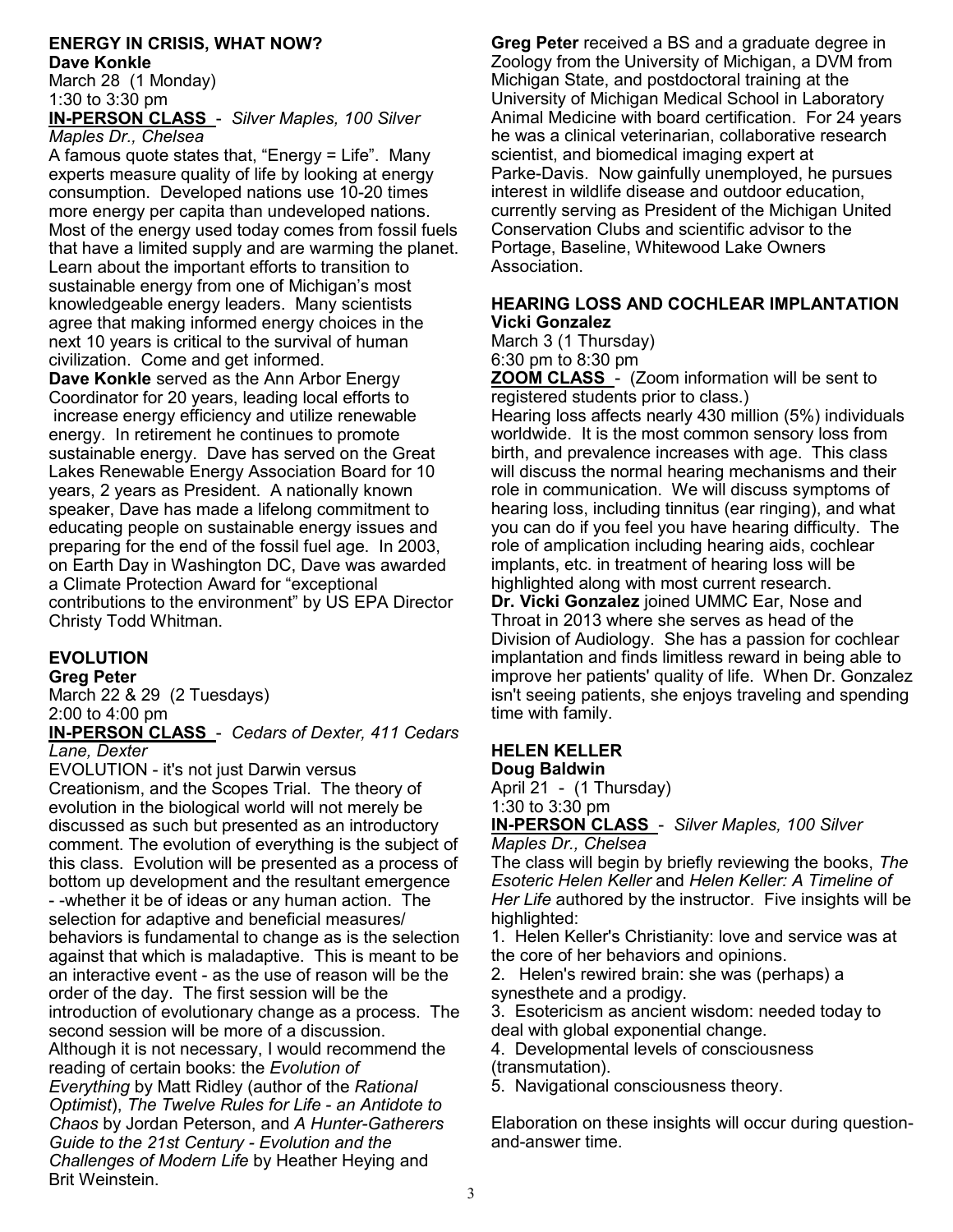**Doug Baldwin** is a retired special education teacher. For over 30 years he was an Orientation and Mobility Specialist at the Millet Learning Center in Saginaw, MI, teaching navigationally disabled children (a term he coined), including blind, deaf, and deaf-blind kids. Doug founded two non-profit agencies for handicapped kids in Saginaw, the Special Needs Vision Clinic, and the Institute for Innovative Blind Navigation (IIBN). Doug has a doctorate in Optometry and a master's degree in blind rehabilitation. As far as he knows, he is the only blind rehabilitation specialist to write books about Helen Keller.

#### **HISTORY OF TRANSPORTATION IN WASHTENAW COUNTY Grace Shackman**

(Presented in cooperation with Washtenaw Community College)

May 5, 12, 19, & 26 (4 Thursdays) 5/5, 2:00 to 4:00 pm, 5/12, 19 & 26 1:30 to 3:30 pm **IN-PERSON CLASS** - *Cedars of Dexter, 411 Cedars Lane, Dexter*

We will study local modes of transportation in the 19th century ranging from stage coaches, to railroads, street cars, and the interurban. In the 20th century we will look at the onset of motorized vehicles and how that changed our way of life, as well as the many connected businesses such as auto parts manufacturing, car dealerships, and gas stations. We will end by discussing the future of the automobile in the 21st century. The class will consist of two slide lectures and two field trips. NOTE: Both Field Trips (Auto Museum & Chelsea Historical Society) are handicapped accessible.

**Grace Shackman** began writing historical articles when her children were little to combat boredom. Once started, she was amazed at all the subjects waiting to be explored and has continued to the present date. As her articles received attention she was often asked to give talks or lead walks which led to her regular teaching at Washtenaw Community College in 1998 and later for ALI. She has written several books and continues to write for the *Ann Arbor Observer* and the *Old West Side News*.

## **KALAMAZOO GALS**

**John Thomas**

(**PLEASE NOTE: THIS IS A FREE CLASS AND IS PRESENTED IN COOPERATION WITH CHELSEA DISTRICT LIBRARY AND THE ADULT LEARNERS. YOU MUST REGISER BY CALLING THE CHELSEA DISTRICT LIBRARY AT 734-475-8732 ext 219)**

May 1, (1 Sunday) 2:00 to 4:00 pm

**IN-PERSON CLASS** - *Chelsea District Library, 221 S. Main Street, Chelsea*

During World War II, the Gibson factory in Kalamazoo, Michigan employed a nearly all-female workforce to make guitars. These women were not professional luthiers/guitar makers but were used to doing handiwork as were most women of that era. The Gibson factory kept it a secret that women made these guitars. The Banner Gibson guitars are some of the finest guitars made and sell for thousands of dollars today. John Thomas will tell the story of these Kalamazoo gals and how he discovered the "secret." He will tell the oral history of some of these Kalamazoo gals, one of whom is still living today. He will discuss how he X-rayed guitars to help discover why they are so special. John will bring a Banner Gibson and play a few tunes, along with some special guests.

**John Thomas** is a freelance writer, musician, professor at the Quinnipiac University Law School. He holds a BA and JD from the University of Arizona and an LLM and MPH from Yale University. John teaches international law and health law. John's 200 + publications address topics from gun violence to health policy to autism to music and musical instruments and have appeared in law reviews, medical journals, major newspapers, music publications and the Oxford Dictionary of Music.

#### **MUSIC OF THE 1940s John Hauger**

April 1 (1 Friday) 1:00 to 3:00 pm

**IN-PERSON CLASS** - *Chelsea Senior Center, 512 E. Washington St., Chelsea*

Events in Europe were quickly shaping the beginning of the decade in the U.S. Valiant efforts by FDR to get the country on its feet were fully underway. The events of December 7, 1941, however, changed the world yet again. The nation rose to the occasion and, with our allies, brought both Germany and Japan to complete surrender. Much of the last half of the 1940s was consumed by post war activities. Music of these times reflected the war's effect on soldiers, families and romance. Radio programs were a mainstay of the latest news and of the latest song or ballad. Kate Smith, Bob Hope, Judy Garland, Bing Crosby, Frank Sinatra, Dinah Shore, The Mills Brothers, Benny Goodman, the Dorsey Brothers, and so many more touched the hearts of the American people. Songs like "Remember Pearl Harbor," "We Did It Before, We Can Do It Again," "Don't Sit Under the Apple Tree with Anyone Else but Me," "You Always Hurt the One You Love" and hundreds of others helped sustain the nation through one of its toughest times. See how music tells this spectacular story.

**John Hauger** is retired from Consumers Energy where he worked in Information Technology. He entered data processing and the computer field in 1957 and has witnessed the amazing evolution of IT over the past decades. He loves history and music. Noting how music reflects on history and affects our culture, he has presented a number of programs that bring these together. John and his wife, Dr. Garnet Hauger, a retired mathematics professor, live in Spring Arbor, Michigan. They have been married 45

 $_4$  years and have 10 grandchildren and six great-grandchildren.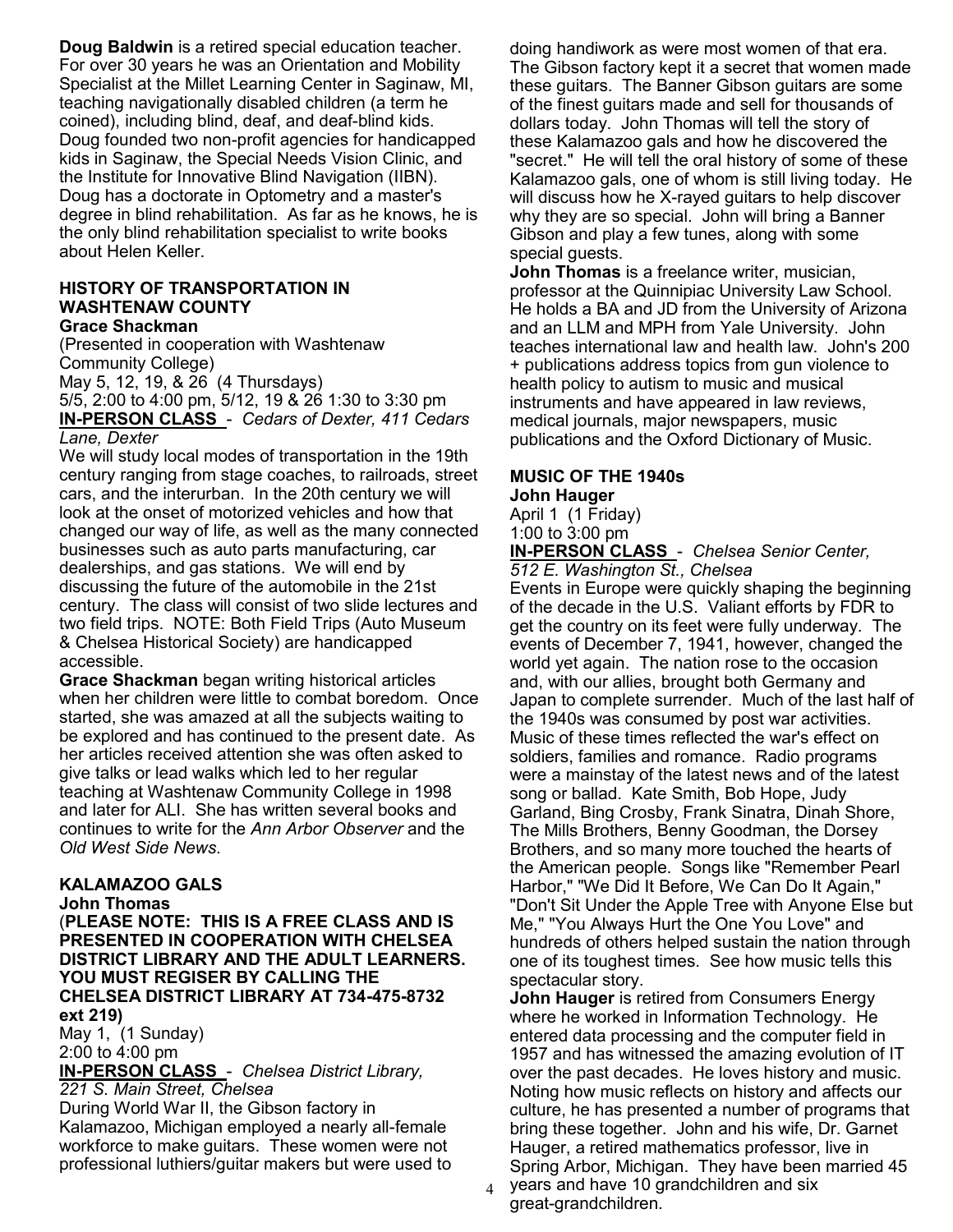#### **OCEANS - OUR PLANET'S MARINE ISSUES Cheryl Wells**

April 25 & May 2 - (2 Mondays) 1:00 to 3:00 pm

**IN-PERSON CLASS** - *St. Mary Church, Parish Hall, 14200 E. Old US-12, Chelsea* 

The world's oceans and our Great Lakes are of great interest for understanding the changes in our fragile planet and the reality of climate change. According to the Ocean Conservancy *"Taking the ocean into account is critical for successfully addressing climate change, and addressing climate change is critical for the future of the ocean."* Join the 5th Oceanography class as we continue to study water on our planet, explore ocean-based solutions to climate change, and explore many current marine issues. Cheryl enjoys using ocean-science demonstrations and will look forward to your thoughts and ideas to prepare for the future. No prior class is needed.

**Cheryl Wells** was a science educator for Dexter Community Schools 1975-2015, Chemistry, Advanced Chemistry (Organic and Analysis), Anatomy, and Oceanography. She coached the DHS Ocean Science club for 20 years taking her team to 10 National competitions including Alaska, Florida, California and Oregon. Cheryl enjoyed providing science enrichment lessons for Dexter 3rd-6th grade students (Fall 2015 - Spring 2020) including Great Lakes Literacy Principles and Ocean Science.

#### **JOSEPH SADONY (1877—1960) Richard Howlin**

February 28 (1 Monday) 1:30 to 3:30 pm

**IN-PERSON CLASS** - *Silver Maples, 100 Silver Maples Dr., Chelsea*

A reputed psychic, Joseph Sadony was a rare example of a multitalented individual. His list of skills and accomplishments led to him becoming a local legend in the area surrounding White Lake and Montague, Michigan. He was an author, scientist, inventor, and philosopher. He also corresponded with dignitaries such as Gandhi and President Theodore Roosevelt. Throughout his life, Sadony experienced premonitions, many of them witnessed by others around the area of White Lake. In this talk, I will discuss Sadony's background, his talents, and the extraordinary story of his paranormal ability. Join me for a presentation on this remarkable man.

**Richard Howlin**, D.Psych, Ph.D. is a clinical developmental psychologist. He has over 35 years of clinical experience in autism spectrum disorders and the neuropsychology of giftedness. His studies and writings have explored the role of exceptional talents in autism, the relationship between culture and psychopathology and profiles of deviant artists and visionaries. Dr. Howlin lectured in clinical psychology, autism, and psychological assessment at the University of Michigan. Currently he consults and does in-services. Born in London, he was trained at the University of Munich and the Max Planck Institute for Psychological Research in Bavaria.

# **SILENT MOVIES AND THE MICHIGAN THEATER ORGAN**

**Henry Aldridge** April 11 (1 Monday) 1:00 to 3:00 pm

**IN-PERSON CLASS** - *Cedars of Dexter, 411 Cedars Lane, Dexter*

Silent Movies were never really silent but were always accompanied by a piano, an orchestra, or a theater pipe organ. Fewer than 50 theater organs remain in their original homes. The instrument in the Michigan Theater is one of those. In this two-hour class, we will discuss how silent films were accompanied and the development of special pipe organs designed for this purpose. We will consider in detail the history of the Michigan Theater's instrument, its rescue from oblivion, complete restoration, and present use. During class we will discuss the possibility and interest of visiting the Michigan Theater for a tour. **Dr. Henry Aldridge** is a Professor Emeritus of Film Studies at Eastern Michigan University, and is an Incorporating Officer of the Michigan Theater Foundation. He has been a staff organist at the Michigan Theater for almost 50 years.

#### **TRIUMPH AND FAILURE OF REASON: ART'S BUMPY RIDE FROM NEOCLASSICISM TO THE ROMANTIC, 1770-1840 Edwin Hoffman**

(Presented in cooperation with Washtenaw Community College) May 10, 17 & 24 (3 Tuesdays) 2:00 to 4:00 pm **IN-PERSON CLASS** - Cedars of Dexter,

411 Cedars Lane, Dexter

Join art historian Edwin Hoffman as he equips a first-class carriage for us to ride through the tumultuous years of European revolution. Art and politics are inseparable on this journey, and much of the view will be sublime, but along the way we'll encounter some jarring transitions in landscape and meet a galaxy of colorful figures - the respectable, the roguish, the creative, even the tyrannical. Though our equipage may be shot at from time to time (we may even hear the icy whoosh of the guillotine), the art we'll encounter will leave us breathless and asking for more. **Edwin Hoffman** has broadcast his radio program "Speaking of Art" for the past 14 years on WAAM 1600 AM and 92.7 FM. He crafted his lively on-air journey through art history from his background in museum administration, art auctions and appraisals, and fundraising for the arts in Washington, DC. As a result, his focus is on relevance for his listening audience, who tune in from throughout southeastern Michigan, including Detroit, and by live stream. A central aim is to spark the creativity of listeners and their participation in the cultural life of the community.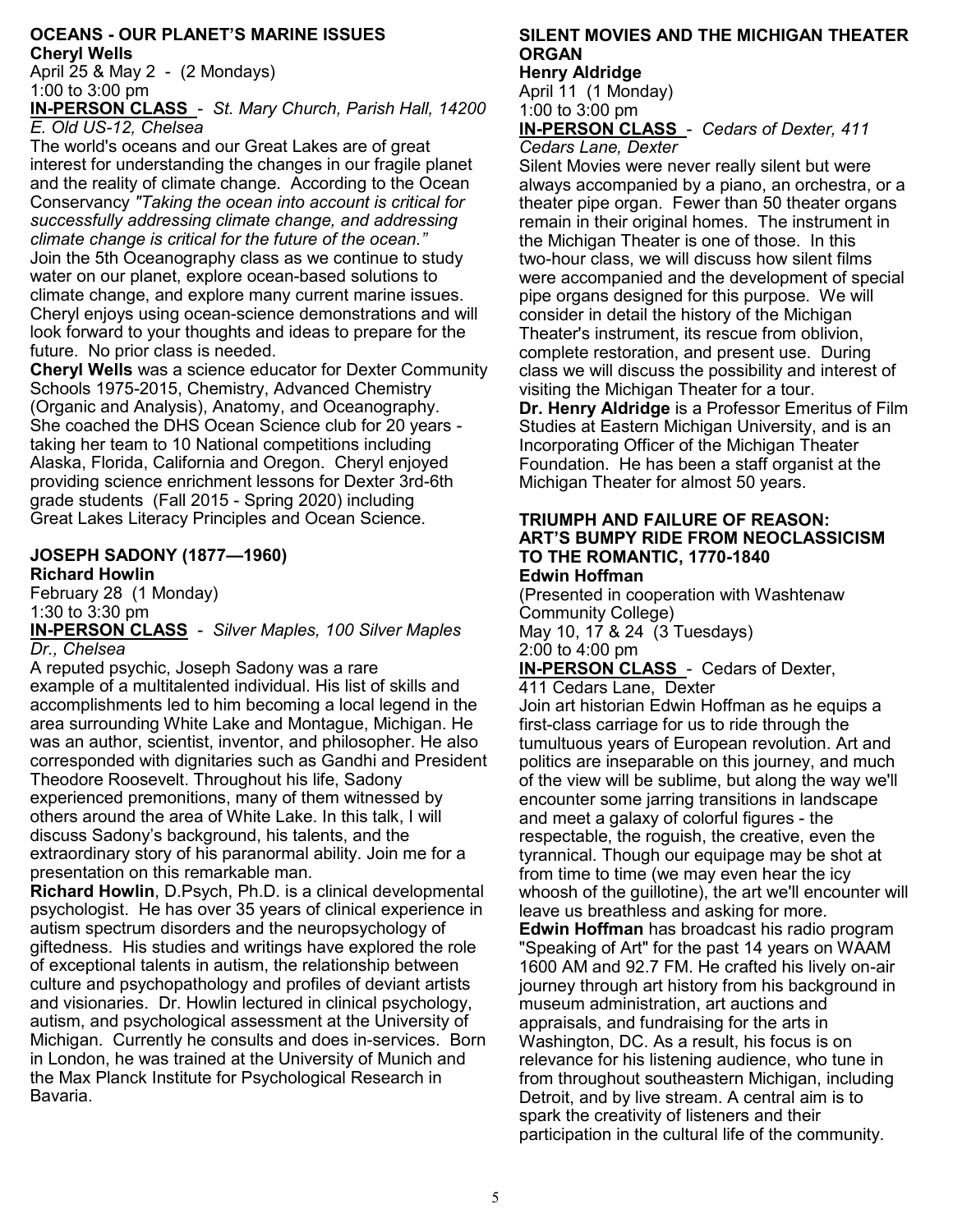# **VISITING THE OUTER BAHAMAS: ELEUTHERA AND HARBOUR ISLAND**

**Charlie and Jill Taylor** April 19 & 26 (2 Tuesdays) 10:00 am to 12:00 noon

**IN-PERSON & ZOOM** - *CRC-Dancey, 805 W. Middle St., Chelsea*

Do you think of the Bahamas as a place of big cities and giant resorts like Paradise Island in Nassau? Well, a different Bahamas has small villages, undeveloped beaches and (more-or-less) deserted bonefish flats! Charlie and Jill Taylor have visited Eleuthera Island for many years and have developed close friendships with some of the local folks. They will describe Harbour Island (a 3-mile long town/island close to Eleuthera) and the small nearby villages of Gregory Town, The Current and Spanish Wells. They recently stayed at an isolated area called Whale Point that has ocean waves crashing into coral cliffs on one side and a quiet protected bay on the other. We will take a virtual visit to the island by Google Earth to show the air routes taken and the clear waters. Photos and movies will show the landscape, the crystal-clear water, the beaches and fly fishing for bonefish, the elusive and very shy "gray shadows" of inland salt waters along with some of the welcoming local folks. Technology permitting, we also will visit some Eleuthera folks by FaceTime direct to the Bahamas! **Charlie and Jill Taylor** have lived in Chelsea for 37 years with grown kids Nathan, Emily and Hanna. Charlie has worked as a biologist with Parke-Davis and Pfizer and has taught many different science-related ALI classes. Jill has a background in childhood and family education and has taught preschool and parent/child classes in Chelsea. She has served as a dog therapist at area hospitals and was a coordinator for Healing the Children, a hospital host organization for poor children from other countries. She is well known to the Chelsea community. Both of them enjoy travelling inside and outside the US.

#### **WHERE DID "THAT" COME FROM? Origins of the Words and Phrases We Use Today Louis Saalbach**

March 7 & 14 (2 Mondays) 2:00 to 4:00 pm **IN-PERSON CLASS** - Cedars of Dexter,

411 Cedars Lane, Dexter

This course will examine the origins of words, phrases and idioms that make up our everyday speech. Most people don't know that 21 phrases we use today came straight from the plays of Shakespeare. Some examples: "break the ice" from *Taming of the Shrew*; "method to my madness" from *Hamlet;* "wild goose chase" from *Romeo and Juliet;* "green-eyed monster" and "vanish in thin air" from *Othello* and the word "puking" from *As You Like It .* A few other topics as examples: The

origins of the words we use to describe the months and days of the year. Nautical terms ('at loose ends' and 'turn a blind eye'); romance, why is there a 'best man' in a wedding?; the world of finance ('tycoon, invest, getting down to brass tacks'); journalism ('anchorman, hack, factoid') and also the influence of the Vikings, Greeks and Romans on our language.

**Louis (Lou) Saalbach** received B.S. and M.S. degrees in Radio/Television/Film and Theatre from Indiana State University, and a Ph.D. in Speech, concentrating on Radio, Television and Film, from the University of Michigan. Lou was Director of Broadcasting at Adrian College where he taught and established the college's radio station. He was an instructor at Central Michigan University and an Assistant Professor at Eastern Michigan University. After a stint as Television Coordinator for the Glass Division of the Ford Motor Company, he returned to EMU as the Cooperative Education Director for EMU's World College. Prior to retirement he was an Academic Advisor in EMU's Advising Office.

#### **THE WOLVES I KNOW AND LOVE Ann Beyer**

February 23 (1 Wednesday) 1:00 to 3:00 pm

#### **IN-PERSON CLASS** - *Chelsea Senior Center, 512 E. Washington St., Chelsea*

Participants will be introduced to the 2004-2022 wolves (the Ambassador Packs) at the International Wolf Center (IWC) in Ely, Minnesota. The IWC advances the survival of wolf populations by teaching about wolves, their relationship to wildlands and the human role in their future. The Center's Ambassador wolves play a central role in this mission. This session will introduce you to this fascinating species, teach a bit about wolf behavior, and explore some of the issues about their recovery. And, of course, you get introduced to some pretty special wolves and their stories.

**Ann Beyer** does not consider herself an expert on wolves. However, she is a long-time member of and volunteer at the IWC. She served on four pup care teams, taking care of and helping to socialize ambassador pups. She also goes up to Ely, Minnesota to work on the wolves' habitat and other wolf-related projects.

#### **WORLD MYTHOLOGY Elisabeth Thoburn**

(Presented in cooperation with Washtenaw Community College)

March 2, (skip 9), 16, 23, 30 (4 Wednesdays) 1:00 to 3:00 pm

**ZOOM CLASS** - *(Zoom login information will be sent to registered students prior to class.)*

Myths have inspired people, artists, and scholars alike. In a four-week series, Elisabeth Thoburn will explore and compare some of the most famous myths of the world. Richly illustrated presentations will put these myths in a historical and cultural context. Whether you already know these stories or hear them for the first time, you will surely learn something new and get transported to fascinating worlds of the past.